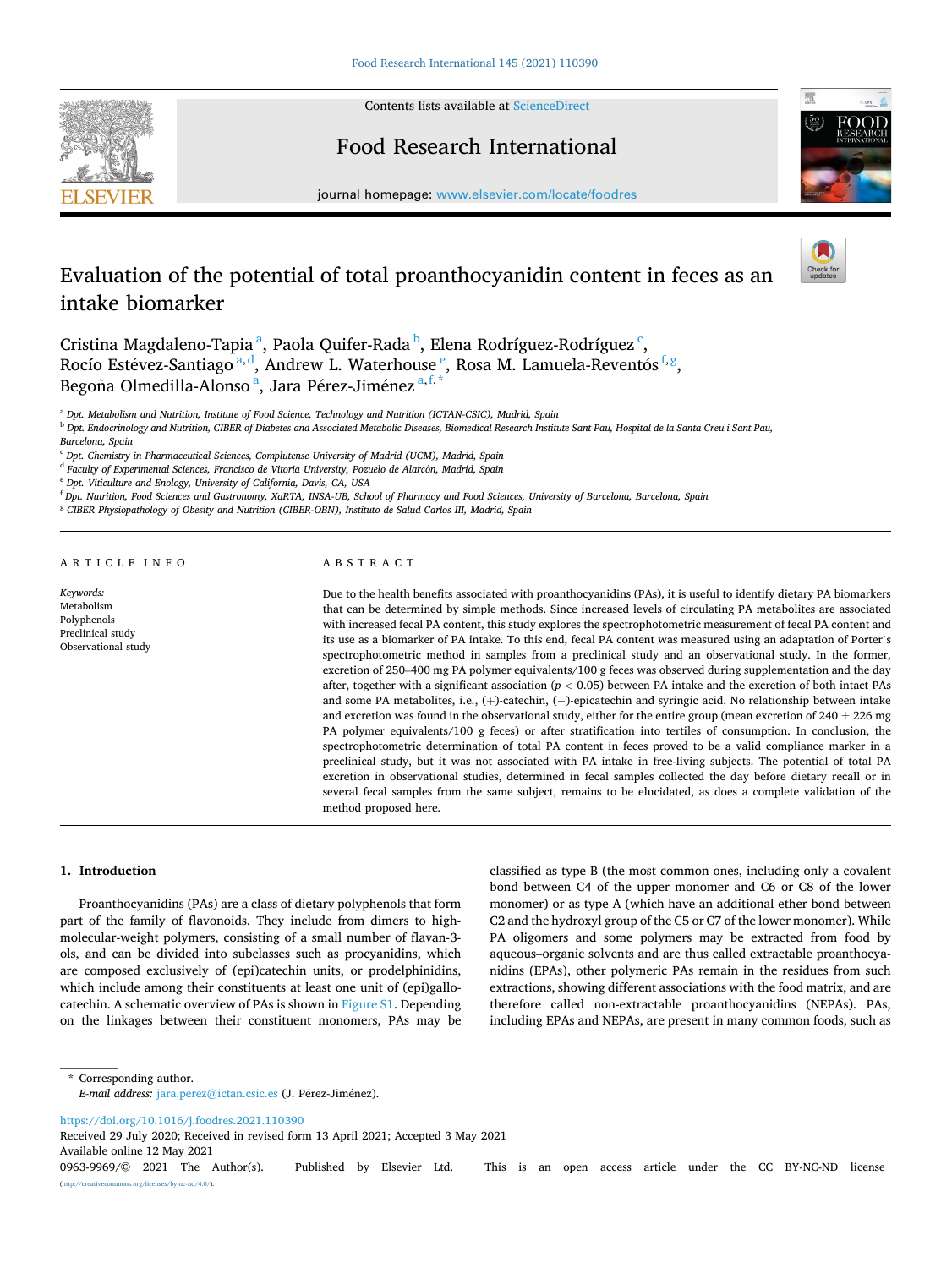certain fruits, legumes, nuts or cocoa ([Santos-Buelga and Scalbert,](#page-6-0)  [2000\)](#page-6-0).

Cumulative results, based on mechanistic, preclinical and clinical trials, as well as observational studies, demonstrate the capacity of PAs to modulate several factors related to cardiovascular diseases, such as the lipid profile, blood pressure or flow-mediated dilation [\(Kruger,](#page-6-0)  [Davies, Myburgh and Lecour, 2014; Nunes, Pimentel, Costa, Alves and](#page-6-0)  [Oliveira, 2016\)](#page-6-0). Moreover, evidence increasingly shows their potential to modulate type 2 diabetes ([Burton-Freeman, Brzezinski, Park,](#page-6-0) & [Sandhu, 2019;](#page-6-0) González-Abuín, Pinent, Casanova-Martín, Arola, Blay [and Ardevol, 2015](#page-6-0)). Furthermore, observational studies have reported an inverse association between PA intake and colorectal cancer, which is greater the higher the degree of polymerization of the PAs [\(Rossi,](#page-6-0)  [Bosetti, Negri, Lagiou and La Vecchia, 2010\)](#page-6-0). Finally, several *in vitro* and animal studies have reported mechanisms of action by which PAs help prevent colorectal cancer [\(Ravindranathan, Pasham, Bajaji, Cardenas,](#page-6-0)  [Gu, Toden and Goel, 2018](#page-6-0)), although these results remain to be confirmed in clinical trials.

Once ingested, PAs are known to be extensively metabolized ([Rodríguez-Mateos, Vauzour, Krueger, Shanmuganayagam, Reed, Cal](#page-6-0)[ani, Mena, del Rio and Crozier, 2014\)](#page-6-0). Briefly, we know that only dimers, and rarely trimers, are absorbed in the small intestine; in contrast to monomeric flavanols, known to conjugate with methyl, sulphate or glucuronic acid substituents ([Mateos-Martín, P](#page-6-0)érez-Jiménez, Fuget and [Torres, 2012\)](#page-6-0), PA dimers or trimers have only been detected *in vivo*, as far as we know, in their intact forms ([Tsang, Auger, Mullen, Bornet,](#page-6-0)  [Rouanet, Crozier and Teissedre, 2005; Pereira-Caro et al., 2018\)](#page-6-0). All PAs that are not absorbed in the small intestine reach the colon, where they are transformed by colonic microbiota, leading to a wide variety of derived phenolic acids. These metabolites may then be absorbed or conjugated in the liver and transferred to the bloodstream, with final urinary excretion. Alternatively, they may be excreted with nontransformed PAs in feces. A fraction of absorbed PA metabolites may return to the small intestine via enterohepatic circulation. Interestingly, a fraction of PAs that is not commonly included in food analysis due to analytical limitations, the high-molecular-weight NEPAs, has also been shown to be at least partially transformed by the action of colonic microbiota ([Mateos-Martín et al., 2012](#page-6-0)). Overall, the metabolic fate of PAs has been explored in both animal and human studies; notably, studies in pigs have shown a profile of PA metabolites similar to that reported in human studies ([Choy et al., 2014\)](#page-6-0), which makes this model suitable for work in this field.

Currently, interest is growing in discovering and validating food component intake biomarkers: compounds present in biological samples that when determined allow us to estimate recent or average intakes of specific food groups, foods or food components [\(Gao et al., 2017\)](#page-6-0). Intake biomarkers may help to overcome well-known limitations of dietary questionnaires, e.g., inaccurate or mistaken intake estimation in observational studies as well as problems evaluating compliance in clinical trials. Such biomarkers may be measured in different fluids. Urine has been suggested as the most appropriate for evaluating polyphenol intake (Pérez-Jiménez, Hubert, Hopper, Cassidy, Manach, Williamson and [Scalbert, 2009\)](#page-6-0), although some bioavailability studies have also evaluated polyphenols in feces, since these correlate with certain circulating metabolites [\(Stoupi, Williamson, Viton, Barron, King, Brown and Clif](#page-6-0)[ford, 2010](#page-6-0)). Also, fecal metabolite values are associated with microbiota profiles ([Choy et al., 2014\)](#page-6-0). Moreover, since increased oxidative stress is present in several colorectal pathologies [\(Wang, Li, Cao and Tian, 2016](#page-6-0)), the presence of polyphenol metabolites in the colon, contributing to a more antioxidant local environment, could have potential benefits in such cases. However, to the best of our knowledge, the determination of PAs in feces as a biomarker of PA intake has not previously been explored.

With regards to PAs, the use of dietary questionnaires has even more limitations than for other dietary constituents. In particular, most food composition tables only include EPAs, due to the analytical limitations

in NEPA determination alluded to earlier. Nevertheless, NEPAs also contribute to the total PA content of common foods (Pérez-Jiménez and [Saura-Calixto, 2015\)](#page-6-0) and, as described above, to the PA metabolites in circulation (Mateos-Martín, Pérez-Jiménez, Fuguet and Torres, 2012; [Rodríguez-Mateos et al., 2014](#page-6-0)). Meanwhile, evaluation of the whole variety of PA metabolites or of intact PAs in biological samples is a complex matter that requires specific techniques such as HPLC-MS (high-performance liquid chromatography-mass spectrometry) or HPLC with a fluorescence detector. In contrast, some spectrophotometric methods have been developed to determine the PA content of foods. Such is the case of the DMAC (4-dimethylaminocinnamaldehyde) method in which, under strongly acidic conditions, DMAC gives rise to an electrophilic carbocation which reacts with the C8 of the terminal Aring in the PA structure, leading to a green compound that can be determined spectrophotometrically [\(Li, Tanner and Larkin, 1996](#page-6-0)). An alternative colorimetric test is Porter's method ([Porter, Hrstich and](#page-6-0)  [Chan, 1986\)](#page-6-0). It consists of treatment with butanol in an acid medium, using iron as a catalyst, in order to breakdown the PAs, releasing anthocyanidins. This method has been used in food samples to analyze both EPAs and NEPAs (Pérez-Jiménez, Arranz and Saura-Calixto, 2009), although it has not previously been applied to fecal samples.

Therefore, the aim of this study is to assess the potential use of total fecal PA content, as determined using Porter's method, as a biomarker of total PA intake. To this end, samples from two different studies were evaluated: a) a preclinical study in which pigs were supplemented with grape seed extract (GSE), in order to evaluate the validity of this determination as a compliance marker in intervention studies; b) an observational study of healthy subjects, in order to explore the potential of total fecal PAs as an intake biomarker in free-living subjects.

#### **2. Experimental section**

### *2.1. Materials*

Iron (III) chloride, procyanidin B1 and hydrochloric acid were obtained from Sigma-Aldrich (St. Louis, MO, USA). Butanol and hexane were purchased from Panreac Química S.L.U. (Castellar del Vallès, Barcelona, Spain). MegaNatural® Gold GSE was kindly donated by Polyphenolics Inc. (Madera, CA, USA); it contains 91.9% phenolics (w/ w), in terms of gallic acid equivalents, as determined by the Folin-Ciocalteu assay.

### *2.2. Animal study*

### *2.2.1. Animals and study design*

Animal protocols were conducted in accordance with the ILAR Guide for the Care and Use of Laboratory Animals, with approval from the University of California Davis Institutional Animal Care and Use Committee (Protocol #:17257). As previously reported [\(Choy et al., 2014](#page-6-0)), six crossbred female pigs weighing 130–150 kg were kept in their standard shared pen throughout the experiment. The animals were fed a standard diet (2 kg per day) composed mostly of corn and soy, neither of which contains PAs, along with nutritional supplements (Ref. 320354 M, Associated Feed & Supply Co., Turlock, CA, USA); diet details are provided as Supplementary **Table S1**. The treatment diet was the control diet supplemented with 1% w/w GSE. The pigs were fed (always at 8:00–8:30 am) with the standard diet for 3 days, then they were fed with the treatment diet for 6 days and finally there was a 3-day postsupplementation period, when they received the control diet again. Fecal samples were collected daily after feeding, put on ice and stored at − 80 ◦C within one hour of collection. The data for total PA excretion obtained from these samples were correlated with data previously reported (including information on analytical conditions and the standards used) for individual metabolites measured by HPLC-MS as well as for PAs according to the degree of polymerization, in all cases using aliquots of the samples [\(Choy et al., 2014\)](#page-6-0).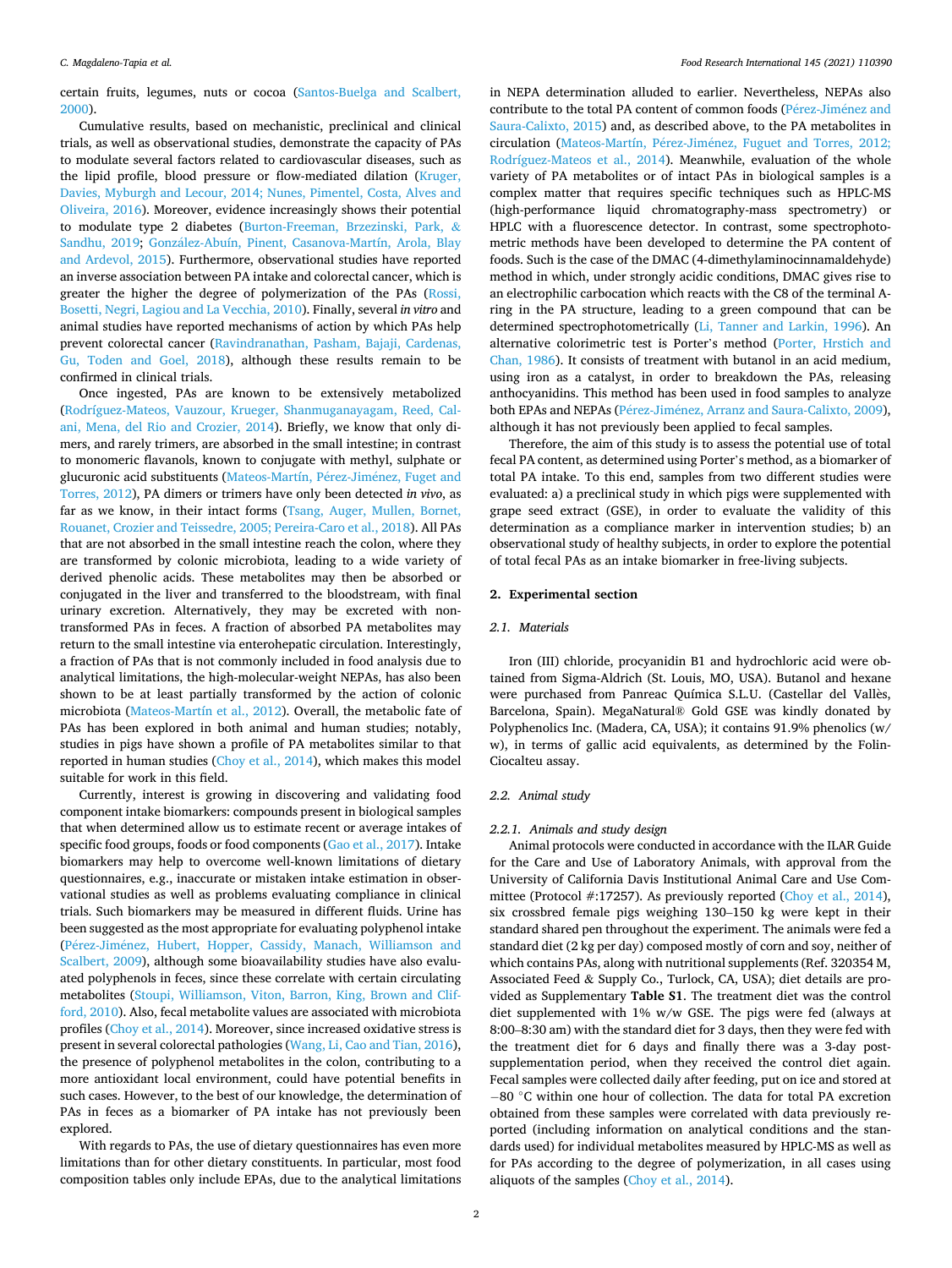#### *2.2.2. Dosage information*

Since the pigs consumed about 2 kg of the treatment diet containing 1% of GSE daily and they weighed about 140 kg, the daily dose was 143 mg GSE/kg body weight. This amount may be transformed to the human equivalent dose (HED), i.e., the dose in humans anticipated to have the same degree of effect as that observed in the animals. To perform this calculation, we need to know the Km value: a correction factor for transforming a mg/kg dose to mg/m $^2$ , in order to be able to come back to mg/kg for a different species. Since the Km value has not been reported for pigs, it is recommended to take the mean human body weight (with a standard value of 60 kg) and that of the animal, and apply the formula HED = animal dose in mg/kg  $\times$  (animal weight in kg/human weight in kg) ([FDA, 2005\)](#page-6-0). In the present study, this led to an HED of 190 mg GSE/ kg.

#### *2.3. Observational study*

The subjects formed part of an observational study that aimed to evaluate the association between diet and macular pigment optical density; full details are provided elsewhere ([Olmedilla-Alonso, Rodrí](#page-6-0)[guez-Rodríguez, Beltr](#page-6-0)án-de-Miguel, Estévez-Santiago and Sánchez-[Prieto, 2021\)](#page-6-0). Briefly, the inclusion criteria were: age, 45–65; total cholesterol,  $\langle 240 \text{ mg/dL}$ ; BMI,  $\leq 30 \text{ kg/m}^2$ ; adherence to a varied diet; no medication for obesity or cholesterol; no use of dietary supplements; and no diagnosis of cardiovascular diseases, diabetes or inflammatory diseases. The study was approved by the Drug Research Ethics Committee of the Hospital Universitario Puerta de Hierro Majadahonda, Madrid, Spain (acta n◦ 03.17, dated 13 February 2017) as well as by the CSIC Ethics Committee. All the subjects signed written informed consent to participate in the study. Of a total of 101 subjects, a sample of 85 (62 women and 23 men) were used for the estimation of total PA excretion and intake, due to the availability of both fecal samples and dietary recall reports.

Recent dietary intake was evaluated using three 24 h recalls, one of which corresponded to the weekend or a holiday, carried out over a period of 7 to 10 days. The participants recalled their first report face to face with a specialized interviewer and then performed the other two by telephone. Additionally, the subjects provided a fecal sample from a representative day within a range of two days before or after the first recall, which was stored frozen until analysis; this approach was chosen because the aim of the study was to evaluate the potential association between habitual (and not specific) food intake and PA excretion. The criteria for a representative day were: 1) a day where the subject followed their usual diet, i.e., did not test a new food or consume some food item eaten only rarely; and 2) exclusion of gastrointestinal disorders (the specific instruction was: "Avoid collecting the sample on an unusual day, with a possible gastrointestinal disorder. If this has not been possible, please inform us." No subject informed of any such situation).

### *2.4. Study design*

### *2.4.1. Evaluation of PA intake*

The first step to evaluate PA intake was the processing of the 24 h recall reports in order to obtain the daily consumption of food containing PAs. When needed, recipes or serving sizes were taken from the DIAL System (Universidad Complutense de Madrid, Spain; [Ortega,](#page-6-0)  López-Sobaler, Andrés, Requejo, Aparicio and Molinero, 2008). Since the 24 h recall reports corresponded to three different days, an average value for the three was obtained, considered as the principal daily consumption for each subject. Then, an in-house database of the PA content of foods was created, combining data for EPAs from existing databases, such as that of the United States Department of Agriculture and Phenol-Explorer ([USDA, 2015; Neveu et al., 2010\)](#page-6-0), with data for NEPAs from selected publications (Pérez-Jiménez and Saura-Calixto, 2015; Arranz, Silván [and Saura-Calixto, 2010\)](#page-6-0). In the case of EPAs, the databases used express the results based on the degree of

polymerization, determined by HPLC; while for NEPAs, the chosen publications measured the content by the Porter method. This information is provided as Supporting Information (Table S1). Finally, this database was combined with the daily food consumption reported by the subjects to yield their daily PA intake.

#### *2.5. Assessment of total proanthocyanidins in feces*

Total PAs were evaluated in the fecal samples from both the preclinical and the observational study. The feces were freeze-dried and the extraction procedure was performed on the dried samples. A defatting step was applied before performing PA extraction, in order to remove possible confounding compounds (false positives were detected in initial trials without this step, which was introduced when the extraction protocol was optimized). 8 mL of hexane was added to 0.1 g of sample and shaking was applied for 20 min. After centrifugation (10 min, 1814*g*, Selecta Macrotronic, Abrera, Barcelona, Spain), the supernatant was discarded and PA extraction was performed on the residue, applying a spectrophotometric procedure developed for foods [\(Porter et al., 1986;](#page-6-0)  Pérez-Jiménez et al., 2009). Briefly, 10 mL of butanol/HCl 37% (97.5:2.5) 0.7% FeCl<sub>3</sub> was added, and incubation at 100  $\degree$ C was applied for one hour (GFL 1083, Lauda, Lauda-Königshofen, Germany). Centrifugation was applied (10 min, 1814*g*) and the supernatant was collected. Since after this procedure some released NEPAs were still present in the residue, it was subjected to two additional washings with the same solvent mixture: 5 mL was added in each case with centrifugation, and the supernatant was collected. All the supernatants were combined and taken up to a final volume of 25 mL.

Absorbance was measured in the extracts at 555 nm in a Synergy MX well-plate reader (BioTek, Winooski, Vermont, USA). The results were interpolated into a procyanidin dimer B1 standard curve. Since there are no commercial standards for polymeric PAs, but this is the common form of PAs in feces, the proportion between the absorbance of dimers and polymers previously reported [\(Porter et al., 1986\)](#page-6-0) was used to transform the dimer B1 curve into a curve of polymeric PA equivalents. The PA extractions were performed in duplicate for each sample, followed by a duplicate absorbance measurement. Intra-day and inter-day precision were determined for a selection of three samples from the observational study, and showed variation coefficients of below 10% in both cases (**Table S2**); no further validation parameters were obtained.

### *2.6. Statistical analysis*

PA excretion data from the preclinical study were processed by oneway ANOVA followed by Tukey's post-hoc HSD test, once the normal distribution of the data and the homogeneity of the variances were verified. Correlation between these data and those for individual PA metabolites previously reported in aliquots from exactly the same fecal samples [\(Choy et al., 2014](#page-6-0)) were assessed using Spearman's rank correlation coefficient, since most of the data did not follow a normal distribution.

The PA excretion data from the observational study did not follow a normal distribution, so non-parametric tests were used for their evaluation. The Mann–Whitney *U* test was used to compare PA excretion depending on age and sex. Spearman's rank correlation coefficient was used to assess correlation between PA intake and excretion in this population. Additionally, the subjects were stratified based on tertiles of PA intake; these tertiles were again compared using the Mann–Whitney *U* test.

In both studies, differences with  $p < 0.05$  were considered significant. Statistical analysis was performed with SPSS 25 (SPSS Inc., Chicago, USA).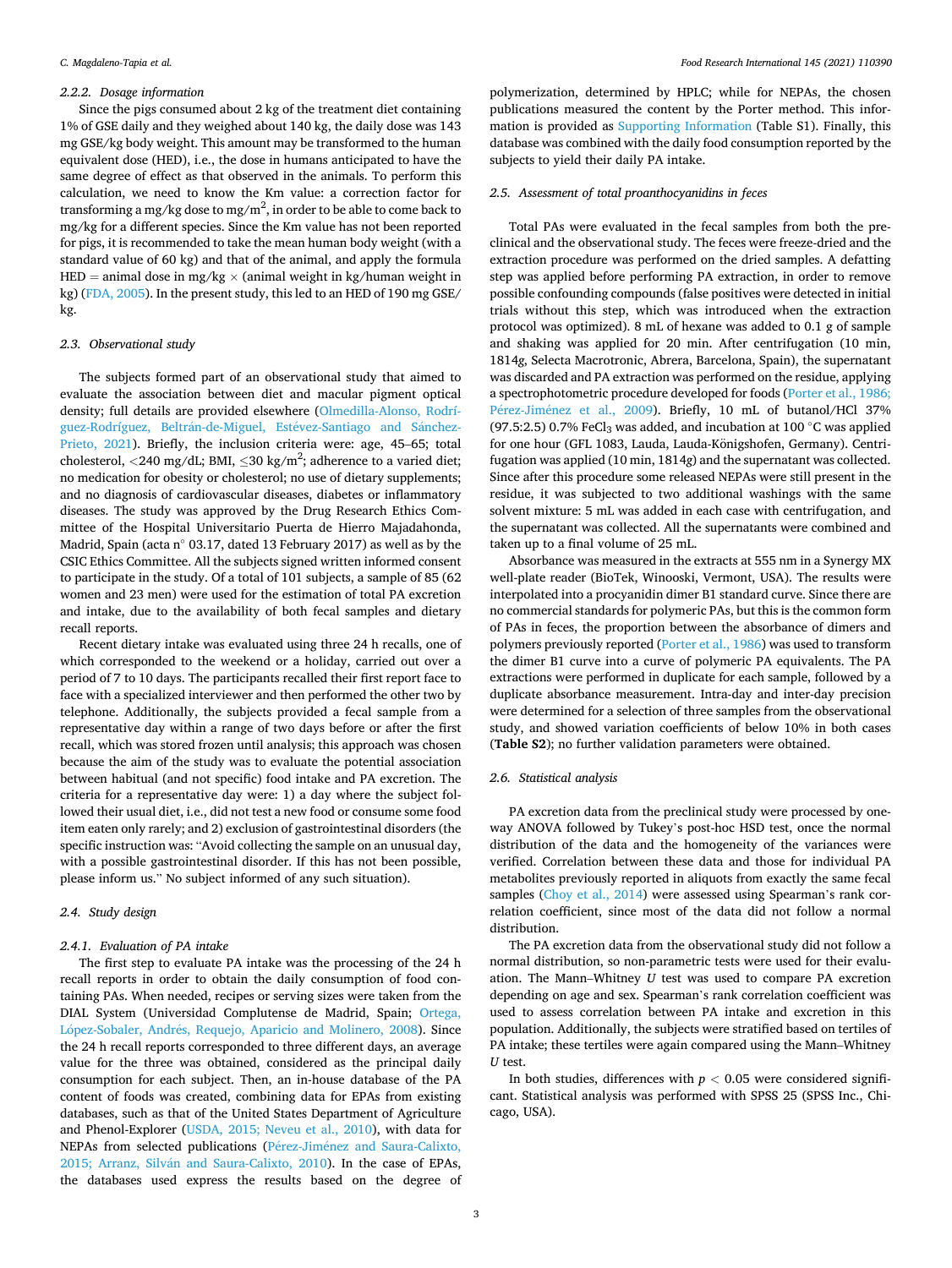### **3. Results**

### *3.1. Evaluation of total fecal PAs after PA supplementation: Preclinical study*

Mean values for total fecal content of PAs, as measured by the adaptation of Porter's method, are shown in Fig. 1. No content was detected on days 0–2, when the animals did not receive the GSE supplement, or on day 3: the first day of supplementation (when the feces still corresponded to food from the day before). In contrast, PAs were detected on all the days of the supplementation and the first postsupplementation day (day 9 of the experiment). Significant differences were only found between day 5 and day 9 of the experiment; this seems logical, since day 9 was the first one without receiving the supplementation and it agrees with the fact that one day later (day 10 of the experiment) PAs were not detected in the feces. These null values on days without supplementation indicate the absence of a constant background response in the samples, thus demonstrating the specificity of the method even in such complex matrices as feces.

Individual values for total fecal PAs were used to establish correlations with data previously reported in this study for individual PA metabolites as well as for PAs by degree of polymerization ([Choy et al.,](#page-6-0)  [2014\)](#page-6-0). As shown in Table 1, several significant associations ( $p < 0.05$ ) were found for some individual PA metabolites: (+)-catechin, (-)-epicatechin, 3-hydroxyphenylvaleric acid and syringic acid. An association close to significance  $(p = 0.056)$  was found for 4-hydroxyhippuric acid. In contrast, no significant association ( $p > 0.05$ ) was found between total fecal PAs and the other 12 individual PA metabolites evaluated. Additionally, significant associations ( $p < 0.05$ ) were found between total fecal PAs and fecal PA dimers, trimers, tetramers and pentamers.

### *3.2. Evaluation of total fecal PAs in a habitual diet: Observational study*

Total fecal PAs were evaluated, using the Porter method, in a total sample of 85 subjects, due to the availability of both fecal samples and dietary recall reports. Of these subjects, 77% were younger than 60 and 73% were female. The excretion values for the whole group, as well as values according to sex and age, are shown in [Table 2.](#page-4-0) The mean excretion value for the whole group was  $241 \pm 226$  mg PA/100 g feces, ranging from 0 to 877 mg/100 g feces and with an interquartile range of 378 mg/100 g feces. A null value was obtained in 29% of the subjects, showing that, as in the animal study, there was no constant background response in the samples. No significant differences were found between the sexes or by age.

In order to evaluate possible associations between the intake and the



**Fig. 1.** Total fecal concentration (mg/100 g) of proanthocyanidins detected in pigs following intake of 1% (w/w) grape seed extract (GSE). Days 0–2, nonsupplemented; days 3–8, GSE; days 9–10, post-feeding. Results are expressed as mean ± SD. Different superscript letters indicate significant differences (p *<* 0.05, resulting from one-way ANOVA followed by Tukey's *post hoc* test).

#### **Table 1**

Correlation analysis (R and *p*-values) between total fecal proanthocyanidins (measured by spectrophotometry analysis) and flavanols or derived metabolites (measured by HPLC-MS analysis) detected in pig feces following intake of 1% (w/w) GSE.

|                              | Correlation<br>coefficient | <i>p</i> -value (two-<br>tailed) |
|------------------------------|----------------------------|----------------------------------|
| Individual metabolites       |                            |                                  |
| $(+)$ -Catechin              | 0.598                      | 0.002                            |
| (-)-Epicatechin              | 0.607                      | 0.002                            |
| 4-Hydroxyphenylacetic acid   | $-0.290$                   | 0.150                            |
| 3-Hydroxyphenylacetic acid   | $-0.158$                   | 0.460                            |
| 3,4-Dihydroxyphenylpropionic | $-0.224$                   | 0.291                            |
| acid                         |                            |                                  |
| 3-Hydroxyphenylvaleric acid  | 0.626                      | 0.001                            |
| 5-Phenylvaleric acid         | 0.168                      | 0.430                            |
| m-Coumaric acid              | $-0.140$                   | 0.513                            |
| 4-Hydroxybenzoic acid        | 0.153                      | 0.475                            |
| 3-Hydroxybenzoic acid        | 0.321                      | 0.126                            |
| Hippuric acid                | $-0.052$                   | 0.808                            |
| 4-Hydroxyhippuric acid       | $-0.396$                   | 0.056                            |
| Protocatechuic acid          | 0.238                      | 0.261                            |
| Homovanillic acid            | 0.073                      | 0.733                            |
| Vanillic acid                | 0.025                      | 0.907                            |
| Syringic acid                | $-0.407$                   | 0.048                            |
| Caffeic acid                 | $-0.034$                   | 0.875                            |
| Proanthocyanidins by class   |                            |                                  |
| <b>Dimers</b>                | 0.599                      | 0.004                            |
| <b>Trimers</b>               | 0.599                      | 0.004                            |
| <b>Tetramers</b>             | 0.706                      | 0.001                            |
| Pentamers                    | 0.712                      | 0.001                            |

GSE, grape seed extract. HPLC-MS data determined in the same samples provided in [Choy et al., 2014](#page-6-0) and not from the present study. Values in bold print indicate significant differences (p *<* 0.05, resulting from Spearman's rank correlation coefficient).

total excretion of PAs in this population, first their PA intake was estimated (**Table S3**). The intake of EPAs ranged from  $17 \pm 20$  mg/day for trimers to 65  $\pm$  77 mg/day for polymers; while NEPA intake was 330  $\pm$ 333 mg/day. The main individual foods contributing to PA intake were banana, apple, dark chocolate and lentils (data not shown).

No significant associations were found between total fecal PAs and PA intake, or when divided into the different EPA classes, or for total EPAs and NEPAs ([Table 3](#page-4-0)). Partial correlations were also tested for, adjusting for age, sex, BMI and caloric intake, separately and together; and again we found no significant associations (data not shown). Nevertheless, correlations were found between the different PA categories, including between EPAs and NEPAs  $(p = 0.001)$ , where food composition data came from non-related sources. Additionally, the subjects were classified into intake tertiles and we evaluated total fecal PAs in them ([Fig. 2](#page-4-0)); again, no significant differences were found between the three intake tertiles.

### **4. Discussion**

Current interest in biomarkers of the intake of bioactive food components is motivated by two different potential applications: their use as compliance indicators, in order to increase the robustness of clinical trials; and their potential capacity to classify the diet of free-living subjects, in the search for associations with health outcomes. Based on these possibilities, in this study we focused on the potential application of a spectrophotometric method for the determination of total PA content in feces, selecting samples from two different studies: a preclinical study where acute modifications were measured, and an observational study seeking associations with habitual PA intake. Validated methods for the determination of either intact PAs in feces or their derived metabolites do exist [\(Choy et al., 2014; Pereira-Caro et al., 2018](#page-6-0)), but they have analytical requirements and demand technical knowledge that may not be available in all laboratories interested in nutrition, despite the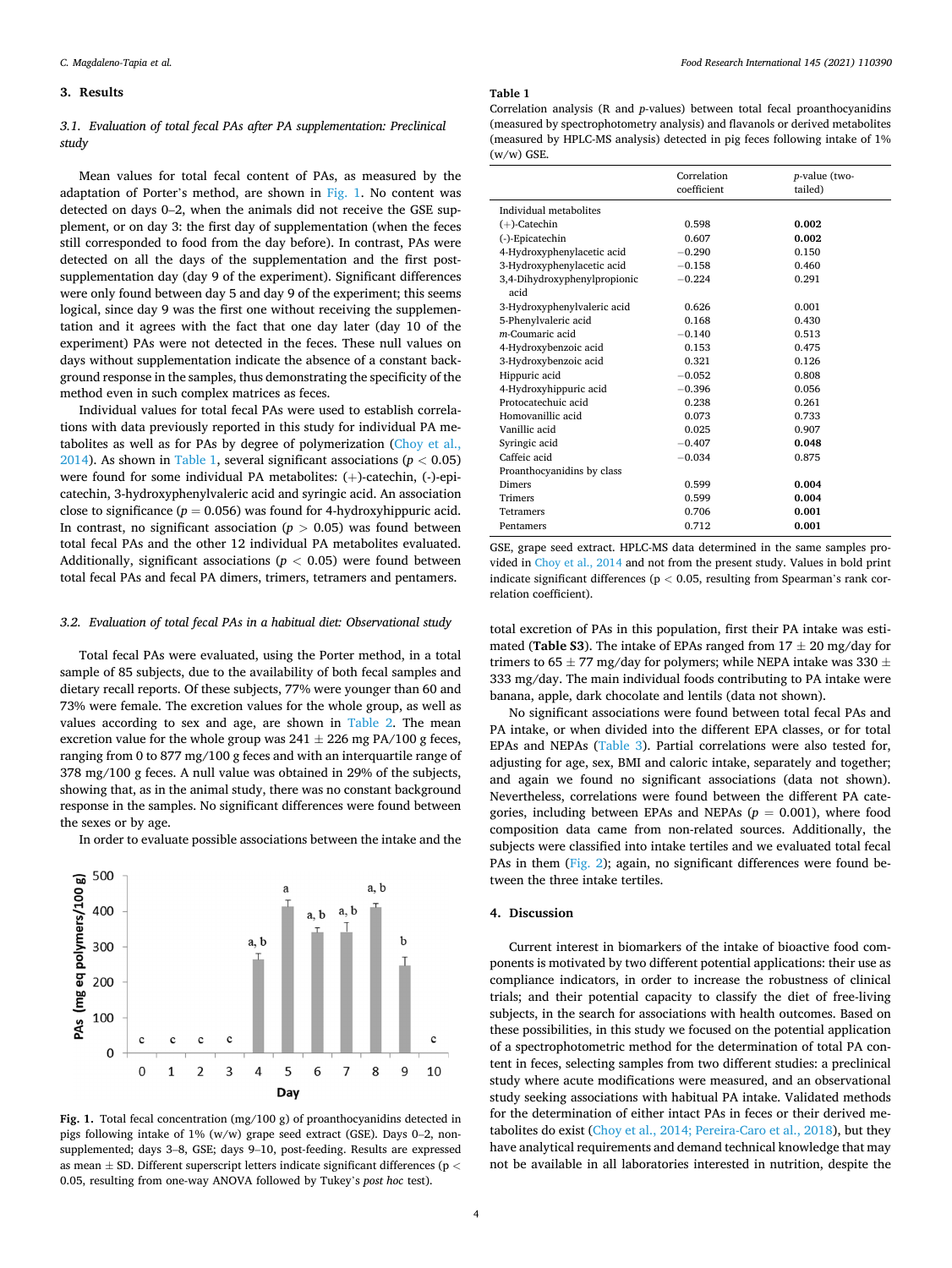#### <span id="page-4-0"></span>**Table 2**

|  |  |  | Fecal proanthocyanidin excretion $(mg/100 g)$ from healthy subjects in an observational study. |
|--|--|--|------------------------------------------------------------------------------------------------|
|  |  |  |                                                                                                |

|           |    | . .<br>$\cdot$    |        |       |          |         |                            |
|-----------|----|-------------------|--------|-------|----------|---------|----------------------------|
| Group     | n  | Mean $\pm$ SD     | Median | IQR   | Minimum  | Maximum | <i>p</i> -value for median |
| Total     | 85 | $241.3 \pm 225.6$ | 219.3  | 378.3 | C        | 876.6   |                            |
| Sex       |    |                   |        |       |          |         |                            |
| Male      | 23 | $266.5 \pm 195.5$ | 247.4  | 181.1 | $\Omega$ | 744.8   | 0.216                      |
| Female    | 62 | $232.5 \pm 236.0$ | 186.3  | 402.5 | C        | 876.5   |                            |
| Age       |    |                   |        |       |          |         |                            |
| $60$      | 65 | $225.2 \pm 224.7$ | 186.3  | 376.2 | C        | 876.6   | 0.314                      |
| $\geq 60$ | 20 | $293.7 \pm 226.2$ | 273.2  | 241.0 | C        | 760.6   |                            |
|           |    |                   |        |       |          |         |                            |

IQR, interquartile range. No significant differences (p *<* 0.05) were found, resulting from the Mann-Whitney *U* test.

#### **Table 3**

Correlation analysis (R and *p*-values) between proanthocyanidin intake and total fecal proanthocyanidins from healthy subjects in an observational study.

|                                      | Correlation coefficient | <i>p</i> -value (two-<br>tailed) |
|--------------------------------------|-------------------------|----------------------------------|
| Extractable proanthocyanidins        |                         |                                  |
| Dimers                               | 0.20                    | 0.07                             |
| <b>Trimers</b>                       | 0.13                    | 0.26                             |
| Tetramers to hexamers                | 0.13                    | 0.25                             |
| Heptamers to decamers                | 0.85                    | 0.19                             |
| Polymers                             | 0.84                    | 0.22                             |
| Total                                | 0.88                    | 0.15                             |
| Non-extractable<br>proanthocyanidins | 0.27                    | 0.58                             |

No significant differences (p *<* 0.05) were found, resulting from Spearman's rank correlation coefficient.

increasing importance of polyphenols as key bioactive dietary components. Therefore, a spectrophotometric method such as the one proposed here could be a useful approach to the evaluation of total PA intake, even though it provides less detailed information than other existing techniques. It is becoming more common to collect fecal samples in nutritional studies for microbiota assessment, although the best biological fluid for evaluating polyphenol availability is urine (Pérez-Jiménez [et al., 2009](#page-6-0)). Moreover, there is increasing evidence of the relevance of feces in the search for markers of polyphenol-rich foods (Jiménez-Girón, Ibáñez, Cifuentes, Simó, Muñoz-González, Martín-Álvarez, Bartolomé, [Moreno-Arribas, 2015\)](#page-6-0). Additionally, the presence of some metabolites of phenolic compounds in feces has recently been associated with a decrease in fecal water cytotoxicity (Zorraquín-Peña, González de Llano, [Tamargo, Moreno-Arribas, Bartolom](#page-7-0)é, 2020), showing the biological relevance of the determination of phenolic metabolites in this fluid.

In the case of the acute supplementation with PAs via GSE, no traces were detected in fecal samples corresponding to the days before

supplementation or the two days after, which demonstrates that the adaptation of Porter's method proposed here does not lead to false positives. At the same time, the alterations in total fecal PA content were coherent with the days of supplementation (with a mean daily dose of 143 mg GSE/kg body weight, see the heading Dosage information). Moreover, total fecal PA content showed significant correlations (*p <* 0.05) with values for PAs according to the degree of polymerization previously obtained in the same biological samples ([Choy et al., 2014](#page-6-0)). Although this correlation may be expected when total PA content is measured in both cases, it should be highlighted that here, we used a less sensitive method than for the previous data obtained by HPLC with a fluorescence detector; thus, this also indicates the validity of the new approach

While the correlation of total fecal PA content measured here by spectrophotometry with total fecal PA content determined by HPLC allows us to validate the new method, correlation with individual metabolites allows us to determine whether there is some association between non-transformed PAs and metabolized PAs. Thus, it is relevant that, in the preclinical supplementation study, the total PA content detected in the samples correlated significantly  $(p < 0.05)$  with several PA metabolites -monomeric flavanols and syringic acid- detected in the feces by HPLC-MS analysis ([Choy et al., 2014\)](#page-6-0), which have also been reported to be increased after supplementation of rats with a PA concentrate [\(Wu et al., 2014\)](#page-6-0). However, for other metabolites (hydroxyphenylpropionic and hydroxyphenylacetic acid, among others), no correlation was found; this would seem to call for further research into the metabolic transformation of PAs. It has been reported that high levels of polyphenol metabolites are associated with a healthy dietary pattern, such as a Mediterranean diet (Gutiérrez-Díaz et al., [2017\)](#page-6-0), and with beneficial health outcomes, such as a decrease in the severity of metabolic syndrome ([Mora-Cubillos, Tulipani, García-Aloy,](#page-6-0)  Bulló, [Tinahones and Andr](#page-6-0)és-Lacueva, 2015). Although the present study did not focus on the health-related properties of PA metabolites, the associations found here show that PA intake leads to the generation



**Fig. 2.** Total fecal concentration (mg/100 g) of proanthocyanidins in healthy subjects from an observational study after low (LI), medium (MI) or high (HI) proanthocyanidin intake. No significant differences (p *<* 0.05) were found, resulting from the Mann-Whitney *U* test.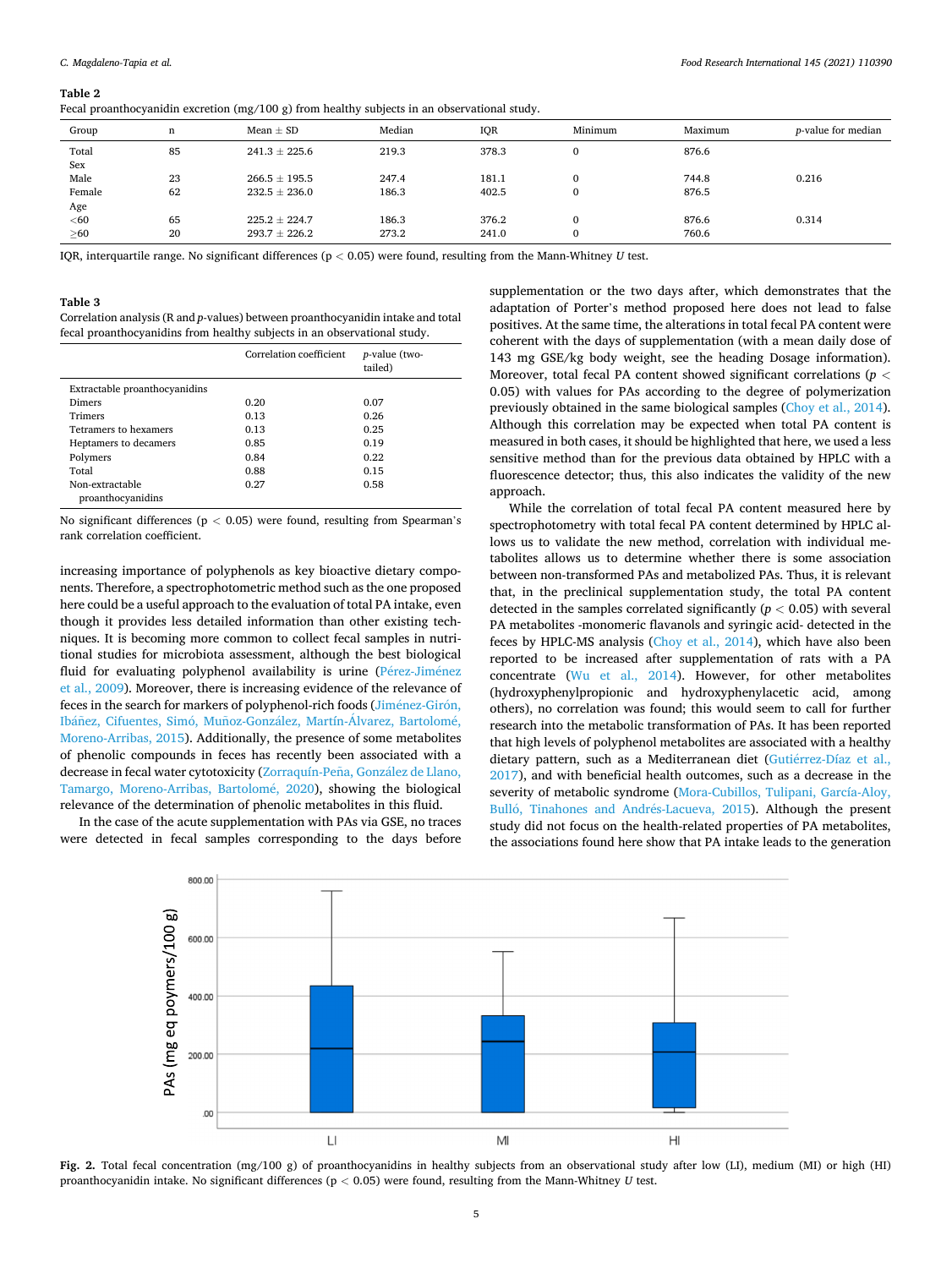of beneficial PA metabolites together with excretion of PAs, since they are not completely transformed. Therefore, the determination of total PA content in feces by a simple method after specific supplementations would indirectly provide an estimation of the levels of PA metabolites. Since the determinations are performed in feces, and the PA metabolites would therefore have previously been in contact with the colonic epithelium, these results are particularly relevant for potential local effects. Moreover, it should be highlighted that an association between fecal PA metabolites and circulating PA metabolites has also been reported ([Stoupi et al., 2010](#page-6-0)). So, the present study provides additional information on the effects of GSE supplementation of pigs, showing that the increase in intact PA families as measured by HPLC may also be determined by a less sophisticated spectrophotometric method.

Regarding the observational study, total PA intake (including EPAs and NEPAs) was estimated as a previous step, to assess the potential association between PA intake and excretion. The results for PA intake were in the same range as those reported in previous studies focused on EPAs or NEPAs (Pérez-Jiménez et al., 2015; Tresserra-Rimbau et al., [2013; Arranz et al., 2010\)](#page-6-0). It should be borne in mind that the latter, which have been studied much less than EPAs, were major contributors to total PA intake in our population (although the methods used to determine the content of these two PA classes are not directly comparable). Indeed, a high contribution of banana to total PA intake was observed, due to the high NEPA content of this fruit (Pérez-Jiménez [et al., 2009](#page-6-0)). Since the database we used for PA content was compiled from different sources for EPA and NEPA content, the correlations found between the intake of the two categories (data not shown) represent indirect evidence of its consistent design because, in general terms, foods containing PAs have both classes (Pérez-Jiménez et al., 2009).

We determined total fecal PAs in the observational study, providing the first results by the method proposed here in a free-living population. No significant differences were found according to either age or sex. There was a wide dispersion of the excretion data, principally as a result of two characteristics: the broad variation in PA intake, as also reported in other cohorts [\(Tresserra-Rimbau et al., 2013; Zamora-Ros et al.,](#page-6-0)  [2018\)](#page-6-0); and the combination of interindividual aspects that led to considerable variability in polyphenol excretion, similarly as reported in other studies, even when using chromatography techniques ([Garro-](#page-6-0)[Aguilar et al., 2020\)](#page-6-0). This interindividual variability is derived from several aspects, including physiological state, with recent studies suggesting a different polyphenol metabolic fate in obese and lean subjects ([Barnes et al., 2019](#page-6-0)), and differences in basal microbiota, which is key for the fecal metabolome ([Zierer et al., 2018](#page-7-0)).

In contrast to the results of the supplementation study, no significant associations were found between PA intake (total or by classes) and PA excretion in this population. Although it is evident that an observational study implies much broader differences than those in a preclinical study, at the same time some biomarkers have been reported for polyphenol intake in this kind of study ([Zamora-Ros et al., 2018\)](#page-7-0), so the range of characteristics may not be the cause of this discrepancy. Similarly, although limitations associated with food intake estimation based on 24 h recall are well known, they would be expected to be similar here to those in other studies using the same approach [\(Zamora-Ros et al.,](#page-7-0)  [2018\)](#page-7-0). Additionally, we explored stratification of the cohort subjects by consumption level, but found that the tertiles of consumption were not associated with differences in PA excretion either ([Fig. 2](#page-4-0)); despite this kind of stratification having previously been reported as effective in revealing biomarkers that are sensitive to consumption for a wide range of foods [\(Pujos-Guillot et al., 2013\)](#page-6-0).

One approach for detecting a biomarker of a particular class of polyphenol intake is to analyze a biological sample obtained the same day the food items of interest were consumed ([Lacalle-Bergeron et al.,](#page-6-0)  [2020\)](#page-6-0). However, in this study, we decided to use fecal samples that did not correspond to the day before the dietary recall since, when significant associations are found in these cases, the proposed biomarkers are particularly useful in large-scale studies when samples may not

correspond to the day before the dietary information was obtained. Indeed, the approach of performing measurements on biological samples that are representative of habitual food intake, without collecting dietary consumption information for that specific day, has been successful in other studies in the field of intake biomarkers, e.g., for citrus fruit or coffee consumption [\(Pujos-Guillot et al., 2013; Rothwell et al.,](#page-6-0)  [2014\)](#page-6-0) and for total polyphenol intake (Medina-Remón et al., 2009). The difference between the results in our study and those others may stem from the fact that, in contrast to coffee or citrus fruit, where subjects may be clearly classified as consumers and non-consumers, or to total polyphenols that are present in all plant foods, PAs are found at very different concentrations but only in some specific foods. This means that the amount consumed by a subject may be quite different from one day to another. Moreover, while it has been possible to find metabotypes associated, for instance, with ellagitannin consumption (González-Sar[rías et al., 2017\)](#page-6-0), it is not clear that this is the case for PAs (Cortés-Martín [et al., 2019; Mena et al., 2019](#page-6-0)), possibly due precisely to the differences in daily consumption for the same subject. Thus, a better approach for this study, besides the possibility of collecting fecal samples the day before the dietary recall, might have been to pool different fecal samples from each subject, which may then have been more representative of habitual PA intake. Indeed, in a recent study focused on dietary biomarkers of flavanone intake, where some compounds were found to be representative of acute but not of chronic intake, the authors suggested the need to collect several 24 h urine samples [\(Tahiri et al., 2020\)](#page-6-0). An alternative approach to explore applications of the colorimetric determination of total fecal PAs would be to collect fecal samples corresponding to a recent intake and determine whether the intact compounds may be associated with the consumption of some specific PA-rich foods, and not with all foods containing PAs in general.

It may also be the case that the method we used here is sensitive to interference from the feces themselves. Thus, it is possible that there are other substances in feces that absorb at the same wavelength as we used. Although the fact that a null baseline value was obtained before supplementation in pigs and also in 29% of the human sample means that there is no constant background in all the samples, it is evident that colorimetric methods always exhibit limitations and further improvement may be necessary. Clearly, complete analytical validation of the method remains to be performed before it can be put to wider use.

In conclusion, the present study proposes an adaptation to fecal samples of a spectrophotometric method, in order to determine total PA content. We have shown that the method provides a valid compliance marker, as the results were significantly associated with PA supplementation, as well as with fecal metabolites measured by more sophisticated methods, in a preclinical study. Nevertheless, no associations were found between habitual PA intake and PA excretion measured by this method in an observational study of free-living subjects. The potential application of total PA excretion in observational studies, performing the determination in fecal samples collected the day before dietary recall reports or in several fecal samples from the same subject, remains to be elucidated, as does a complete validation of the method proposed here.

### **Author contributions**

R. M. L.-R., B. O.-A. and J. P.-J. designed the study. C. M.-T., P. Q.-R., E. R.-R. and R. E.-S. performed the experimental assays. C. M.-T. and J. P.-J. carried out the data processing and statistical analysis. J. P.-J. wrote the first draft of the manuscript. All the authors approved the final version of the manuscript.

### *Acknowledgements*

This study was funded...B-I00)" by this one: "This study was funded by grants PI16/01991 (Instituto de Salud Carlos III co-funded by the European Regional Development Fund/European Social Fund) and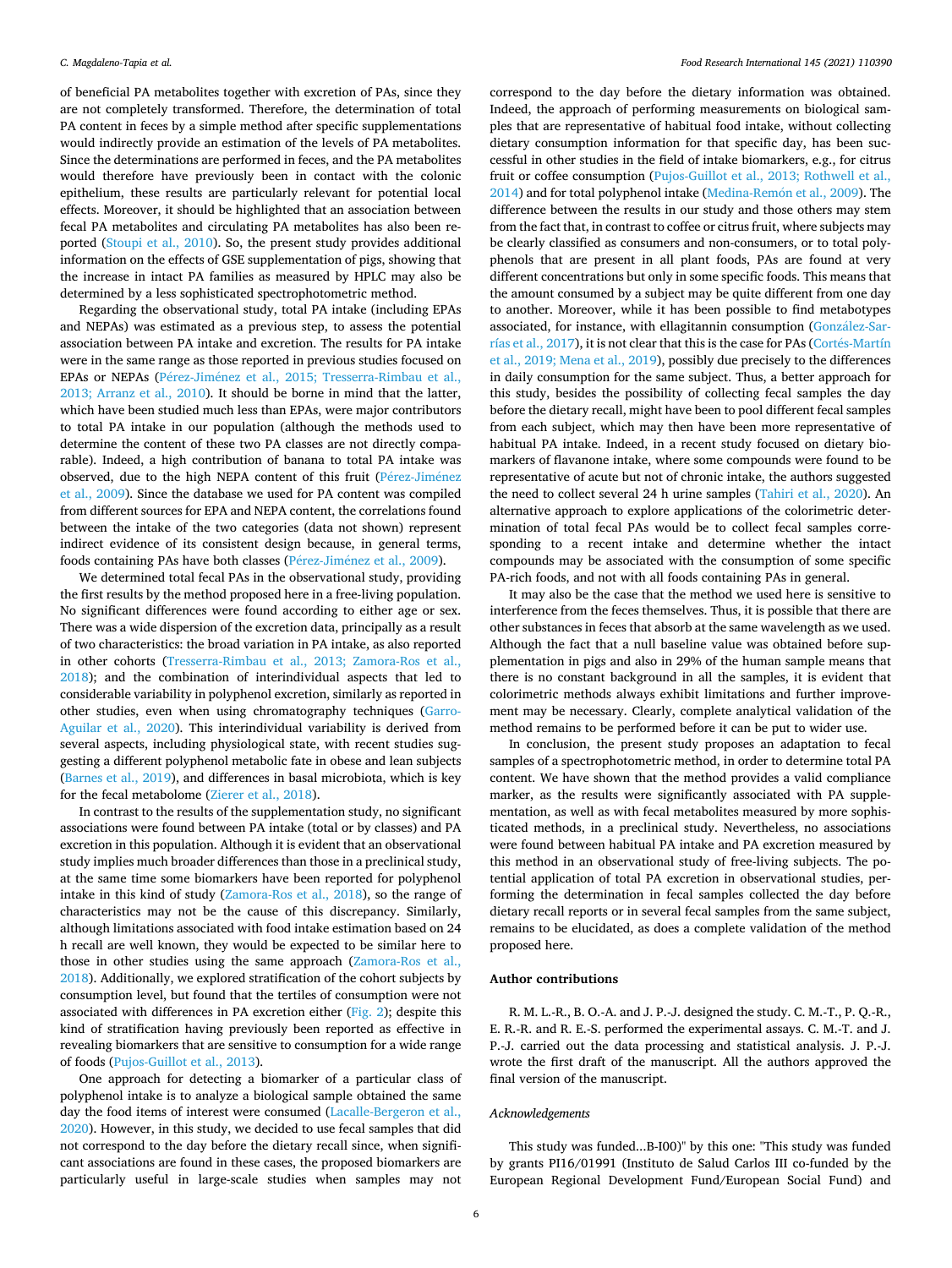<span id="page-6-0"></span>RTI2018-095059-B-I00 (Spanish Ministry of Science and Innovation/ Spanish Research Agency, co-funded by the European Regional Development Fund).

### *Declaration of Competing Interest*

The authors declare that they have no relationships that are in any way relevant to the contents of this paper to disclose.

### **Appendix A. Supplementary material**

Supplementary data to this article can be found online at [https://doi.](https://doi.org/10.1016/j.foodres.2021.110390)  [org/10.1016/j.foodres.2021.110390](https://doi.org/10.1016/j.foodres.2021.110390).

### **References**

- Arranz, S., Silván, J. M., & Saura-Calixto, F. (2010). Nonextractable polyphenols, usually [ignored, are the major part of dietary polyphenols: A study on the Spanish diet.](http://refhub.elsevier.com/S0963-9969(21)00289-1/h0005)  *[Molecular Nutrition and Food Research, 54](http://refhub.elsevier.com/S0963-9969(21)00289-1/h0005)*, 1646–1658.
- [Barnes, R. C., Kim, H., Fang, C., Bennett, W., Nemec, M., Sirven, M. A.,](http://refhub.elsevier.com/S0963-9969(21)00289-1/h0010) … Talcott, S. T. [\(2019\). Body mass index as a determinant of dystemic exposure to gallotannin](http://refhub.elsevier.com/S0963-9969(21)00289-1/h0010)  [metabolites during 6-week consumption of mango \(](http://refhub.elsevier.com/S0963-9969(21)00289-1/h0010)*Mangifera* indica L.) and [modulation of intestinal microbiota in lean and obese individuals.](http://refhub.elsevier.com/S0963-9969(21)00289-1/h0010) *Molecular [Nutrition and Food Research, 63](http://refhub.elsevier.com/S0963-9969(21)00289-1/h0010)*. Article number 1800512.
- [Burton-Freeman, B., Brzezinski, M., Park, M., & Sandhu, A. \(2019\). A selective role of](http://refhub.elsevier.com/S0963-9969(21)00289-1/h0015) [dietary anthocyanins and flavan-3-ols in reducing the risk of type 2 diabetes](http://refhub.elsevier.com/S0963-9969(21)00289-1/h0015) [mellitus: A review of recent evidence.](http://refhub.elsevier.com/S0963-9969(21)00289-1/h0015) *Nutrients, 11*. Article number 841.
- [Choy, Y. Y., Quifer-Rada, P., Holstege, D. M., Frese, S. A., Calvert, C. C., Mills, D. A.,](http://refhub.elsevier.com/S0963-9969(21)00289-1/h0020) … [Waterhouse, A. L. \(2014\). Phenolic metabolites and substantial microbiome changes](http://refhub.elsevier.com/S0963-9969(21)00289-1/h0020)  [in pig feces by ingesting grape seed proanthocyanidins.](http://refhub.elsevier.com/S0963-9969(21)00289-1/h0020) *Food and Function, 5*, [2298](http://refhub.elsevier.com/S0963-9969(21)00289-1/h0020)–2308.
- Cortés-Martín, A., Selma, M. V., Espín, J. C., & García-Villalba, R. (2019). The human [metabolism of nuts proanthocyanidins does not reveal urinary metabolites consistent](http://refhub.elsevier.com/S0963-9969(21)00289-1/h0025)  [with distinctive gut microbiota metabotypes.](http://refhub.elsevier.com/S0963-9969(21)00289-1/h0025) *Molecular Nutrition and Food Research, 63*[. Article number 1800819.](http://refhub.elsevier.com/S0963-9969(21)00289-1/h0025)
- FDA. U.S. Department of Health and Human Services, Food and Drug Administration, Center for Drug Evaluation and Research (CDER). (2005) Guidance for industry: estimating the maximum safe starting dose in initial clinical trials for therapeutics in adult healthy volunteers. Rockville, MD, USA.
- Gao, Q., Practicò, G., Scalbert, A., Vergères, G., Kolehmainen, M., Manach, C., [Dragsted, L. O. \(2017\). A scheme for a flexible classification of dietary and health](http://refhub.elsevier.com/S0963-9969(21)00289-1/h0035)  biomarkers. *[Genes and Nutrition, 12](http://refhub.elsevier.com/S0963-9969(21)00289-1/h0035)*, 34.
- [Garro-Aguilar, Y., Cayssials, V., Achaintre, D., Boeing, H., Mancini, F. R., Mahamat-](http://refhub.elsevier.com/S0963-9969(21)00289-1/h0040)Saleh, Y., … [Zamora-Ros, R. \(2020\). Correlations between urinary concentrations](http://refhub.elsevier.com/S0963-9969(21)00289-1/h0040) [and dietary intakes of flavonols in the European Prospective Investigation into](http://refhub.elsevier.com/S0963-9969(21)00289-1/h0040)  [Cancer and Nutrition \(EPIC\) study.](http://refhub.elsevier.com/S0963-9969(21)00289-1/h0040) *European Journal of Nutrition, 59*, 1481–1492.
- González-Abuín, N., Pinent, M., Casanova-Martí, A., Arola, L., Blay, M., & Ardevol, A. [\(2015\). Procyanidins and their healthy protective effects against type 2 diabetes.](http://refhub.elsevier.com/S0963-9969(21)00289-1/h0045)  *[Current Medicinal Chemistry, 22](http://refhub.elsevier.com/S0963-9969(21)00289-1/h0045)*, 39–50.
- González-Sarrías, A., García-Villalba, R., Romo-Vaquero, M., Alasalvar, C., Örem, A., Zafrilla, P., … [Espín, J. C. \(2017\). Clustering according to urolithin metabotype](http://refhub.elsevier.com/S0963-9969(21)00289-1/h0050)  [explains the interindividual variability in the improvement of cardiovascular risk](http://refhub.elsevier.com/S0963-9969(21)00289-1/h0050) [biomarkers in overweight-obese individuals consuming pomegranate: A randomized](http://refhub.elsevier.com/S0963-9969(21)00289-1/h0050)  clinical trial. *[Molecular Nutrition and Food Research, 61](http://refhub.elsevier.com/S0963-9969(21)00289-1/h0050)*. Article number 1600830.
- Gutiérrez-Díaz, I., Fernández-Navarro, T., Salazar, N., Bartolomé, B., Moreno-Arribas, M. V., de Andrés-Galiana, E.J., Fernández-Martín, J.L., de los Reyes-Gavilán, C.G., Gueimonde, M., & González, S. (2017) Adherence to a Mediterranean diet influences the fecal metabolic profile of microbial-derived phenolics in a Spanish cohort of middle-age and older people. Journal of Agricultural and Food Chemistry, 65, 586- 95.
- Jiménez-Girón, A., Ibáñez, C., Cifuentes, A., Simó, C., Muñoz-González, I., Martín-Álvarez, P., ... [Moreno-Arribas, M. V. \(2015\). Faecal metabolomic fingerprint after](http://refhub.elsevier.com/S0963-9969(21)00289-1/h0060) [moderate consumption of red wine by healthy subjects.](http://refhub.elsevier.com/S0963-9969(21)00289-1/h0060) *Journal of Proteome Research, 14*[, 897](http://refhub.elsevier.com/S0963-9969(21)00289-1/h0060)–905.
- [Kruger, M. J., Davies, N., Myburgh, K. H., & Lecour, S. \(2014\). Proanthocyanidins,](http://refhub.elsevier.com/S0963-9969(21)00289-1/h0065) [anthocyanins and cardiovascular diseases.](http://refhub.elsevier.com/S0963-9969(21)00289-1/h0065) *Food Research International, 59*, 41–52.
- Lacalle-Bergeron, L., Portolés, T., López, [F. J., Sancho, J. V., Ortega-Azorín, C.,](http://refhub.elsevier.com/S0963-9969(21)00289-1/h0070) Asensio, E. M., … [Corella, D. \(2020\). Ultra-performance liquid chromatography-ion](http://refhub.elsevier.com/S0963-9969(21)00289-1/h0070)  [mobility separation-quadruple time-of-flight MS \(UHPLC-IMS-QTOF MS\)](http://refhub.elsevier.com/S0963-9969(21)00289-1/h0070) [metabolomics for short-term biomarker discovery of orange intake: A randomized,](http://refhub.elsevier.com/S0963-9969(21)00289-1/h0070)
- [controlled crossover study.](http://refhub.elsevier.com/S0963-9969(21)00289-1/h0070) *Nutrients, 12*. Article number 1916. [Li, Y. G., Tanner, G., & Larkin, P. \(1996\). The DMACA-HCl protocol and the threshold](http://refhub.elsevier.com/S0963-9969(21)00289-1/h0075) [proanthocyanidin content for bloat safety in forage legumes.](http://refhub.elsevier.com/S0963-9969(21)00289-1/h0075) *Journal of the Science of [Food and Agriculture, 70](http://refhub.elsevier.com/S0963-9969(21)00289-1/h0075)*(1996), 89–101.
- Mateos-Martín, M. L., Pérez-Jiménez, J., Fuguet, E., & Torres, J. L. (2012). Non[extractable proanthocyanidins from grape are a source of bioavailable \(epi\)catechin](http://refhub.elsevier.com/S0963-9969(21)00289-1/h0080)  [and derived metabolites in rats.](http://refhub.elsevier.com/S0963-9969(21)00289-1/h0080) *British Journal of Nutrition, 108*, 290–297.
- Medina-Remón, A., Barrionuevo-González, A., Zamora-Ros, R., Andrés-Lacueva, C., [Estruch, R., Martínez-Gonz](http://refhub.elsevier.com/S0963-9969(21)00289-1/h0085)ález, M. A., ... Lamuela-Raventós, R. M. (2009). Rapid Folin-Ciocalteu method using microtiter 96-well plate cartridges for solid phase

[extraction to assess urinary total phenolic compounds, as a biomarker of total](http://refhub.elsevier.com/S0963-9969(21)00289-1/h0085) polyphenols intake. *[Analytica Chimica Acta, 634](http://refhub.elsevier.com/S0963-9969(21)00289-1/h0085)*, 54–60.

- [Mena, P., Ludwig, I. A., Tomatis, V. B., Acharjee, A., Calani, L., Rosi, A.,](http://refhub.elsevier.com/S0963-9969(21)00289-1/h0090) … Del Rio, D. [\(2019\). Inter-individual variability in the production of flavan-3-ol colonic](http://refhub.elsevier.com/S0963-9969(21)00289-1/h0090)  [metabolites: Preliminary elucidation of urinary metabotypes.](http://refhub.elsevier.com/S0963-9969(21)00289-1/h0090) *European Journal of [Nutrition, 58](http://refhub.elsevier.com/S0963-9969(21)00289-1/h0090)*, 1529–1543.
- Mora-Cubillos, X., Tulipani, S., García-Aloy, M., Bulló, M., Tinahones, F. J., & Andrés-[Lacueva, C. \(2015\). Plasma metabolomic biomarkers of mixed nuts exposure](http://refhub.elsevier.com/S0963-9969(21)00289-1/h0095)  [inversely correlate with severity of metabolic syndrome.](http://refhub.elsevier.com/S0963-9969(21)00289-1/h0095) *Molecular Nutrition and Food [Research, 59](http://refhub.elsevier.com/S0963-9969(21)00289-1/h0095)*, 2480–2490.
- Neveu, V., Pérez-Jiménez, J., Vos, F., Crespy, V., du Chaffaut, L., Mennen, L., Knox, C., Eisner, R., Cruz, J., Wishart, D., & Scalbert, A. (2010) Phenol-Explorer: an online comprehensive database on polyphenol contents in foods. Database: Journal of Biologial Databases and Curation, Vol 2010: article ID bap 024.
- [Nunes, M. A., Pimentel, F., Costa, A. S. G., Alves, R. C., & Oliveira, M. B. P. P. \(2016\).](http://refhub.elsevier.com/S0963-9969(21)00289-1/h0105)  [Cardioprotective properties of grape seed proanthocyanidins: An update.](http://refhub.elsevier.com/S0963-9969(21)00289-1/h0105) *Trends in [Food Science and Technology, 57](http://refhub.elsevier.com/S0963-9969(21)00289-1/h0105)*, 31–39.
- Nutrient Data Laboratory. (2015) USDA Database for the proanthocyanidin content of selected foods. Release 2. http://www.ars.usda .gov/nutrientdata.
- Olmedilla-Alonso, B., Rodríguez-Rodríguez, E., Beltrán-de-Miguel, B., Estévez-Santiago, R., & Sánchez-Prieto, M. (2021) Predictors of macular pigment and contrast threshold in Spanish healthy normolipemic subjects (45 – 65 years) with habitual food intake. Plos One, DOI: 10.1371/journal.pone.0251324.
- Ortega, R.M., Lopez-Sobaler, A.M., Andrés, P., Requejo, A.M., Aparicio, A., & Molinero, L.M.. (2008) DIAL Programa para evaluación de dietas y gestión de datos de alimentación. Madrid, Alce Ingenieria©. 2008.
- Pereira-Caro, G., Ordóñez, [J. L., Ludwig, I., Gaillet, S., Mena, P., Del Rio, D.,](http://refhub.elsevier.com/S0963-9969(21)00289-1/h0125) . [Crozier, A. \(2018\). Development and validation of an UHPLC-HRMS protocol for the](http://refhub.elsevier.com/S0963-9969(21)00289-1/h0125)  [analysis of flavan-3-ol metabolites and catabolites in urine, plasma and feces of rats](http://refhub.elsevier.com/S0963-9969(21)00289-1/h0125)  [fed a red wine proanthocyanidin extract.](http://refhub.elsevier.com/S0963-9969(21)00289-1/h0125) *Food Chemistry, 252*, 49–60.
- Pérez-Jiménez, J., Arranz, S., & Saura-Calixto, F. (2009). Proanthocyanidin content in [foods is largely underestimated in the literature data. An approach to quantification](http://refhub.elsevier.com/S0963-9969(21)00289-1/h0130)  [of missing proanthocyanidins.](http://refhub.elsevier.com/S0963-9969(21)00289-1/h0130) *Food Research International, 42*, 1381–1388.
- Pérez-Jiménez, J., Hubert, J., Hopper, L., Cassidy, A., Manach, C., Williamson, G., & Scalbert, A. Urinary metabolites as biomarkers of polyphenol intake in humans: a systematic review. American Journal of Clinical Nutrition, 92, 801-09.
- Pérez-Jiménez, J., & Saura-Calixto, F. (2015). Macromolecular antioxidants or non[extractable polyphenols in fruit and vegetables: Intake in four European countries.](http://refhub.elsevier.com/S0963-9969(21)00289-1/h0140) *[Food Research International, 74](http://refhub.elsevier.com/S0963-9969(21)00289-1/h0140)*, 315–323.
- [Porter, L. J., Hrstich, L. N., & Chan, B. G. \(1986\). The conversion of procyanidins and](http://refhub.elsevier.com/S0963-9969(21)00289-1/h0145) [prodelphinidins to cyanidin and delphinidin.](http://refhub.elsevier.com/S0963-9969(21)00289-1/h0145) *Phytochemistry, 25*, 223–230.
- [Pujos-Guillot, E., Hubert, J., Martin, J. F., Lyan, B., Quintana, M., Claude, S.,](http://refhub.elsevier.com/S0963-9969(21)00289-1/h0150) … [Manach, C. \(2013\). Mass spectrometry-based metabolomics for the discovery of](http://refhub.elsevier.com/S0963-9969(21)00289-1/h0150)  [biomarkers of fruit and vegetable intake: Citrus fruit as a case study.](http://refhub.elsevier.com/S0963-9969(21)00289-1/h0150) *Journal of [Proteome Research, 12](http://refhub.elsevier.com/S0963-9969(21)00289-1/h0150)*, 1645–1659.
- [Ravindranatahn, P., Psham, D., Balaji, U., Cardenas, J., Gu, J., Toden, S., & Goel, J.](http://refhub.elsevier.com/S0963-9969(21)00289-1/h0155)  [\(2018\). Mechanistic insights into anticancer properties of oligomeric](http://refhub.elsevier.com/S0963-9969(21)00289-1/h0155) [proanthocyanidins from grape seeds in colorectal cancer.](http://refhub.elsevier.com/S0963-9969(21)00289-1/h0155) *Carcinogenesis, 39*, 767–[777](http://refhub.elsevier.com/S0963-9969(21)00289-1/h0155).
- [Rodríguez-Mateos, A. M., Vauzour, D., Krueger, C. G., Shanmuganayagam, D., Reed, J.,](http://refhub.elsevier.com/S0963-9969(21)00289-1/h0160)  Calani, L., … [Crozier, A. \(2014\). Bioavailability, bioactivity and impact on health of](http://refhub.elsevier.com/S0963-9969(21)00289-1/h0160)  [dietary flavonoids and related compounds: An update.](http://refhub.elsevier.com/S0963-9969(21)00289-1/h0160) *Archives of Toxicology, 88*, [1803](http://refhub.elsevier.com/S0963-9969(21)00289-1/h0160)–1853.
- [Rossi, M., Bosetti, C., Negri, E., Lagiou, P., & La Vecchia, C. \(2010\). Flavonoids,](http://refhub.elsevier.com/S0963-9969(21)00289-1/h0165) [proanthocyanidins, and cancer risk: A network of case-control studies from Italy.](http://refhub.elsevier.com/S0963-9969(21)00289-1/h0165)  *[Nutrition and Cancer, 62](http://refhub.elsevier.com/S0963-9969(21)00289-1/h0165)*, 871–877.
- Rothwell, J.A., Fillâtre, Y., Martin, J.F., Lyan, B., Pujos-Guillot, E., Fezeu, L., Hercberg, S., Comte, B., Galán, P., Touvier, M. & Manach, C. (2014) New biomarkers of coffee consumption identified by the non-targeted metabolomic profiling of cohort study subjects. PLoS ONE, 9, Article number e93474.
- [Santos-Buelga, C. A., & Scalbert, A. \(2000\). Proanthocyanidins and tannin-like](http://refhub.elsevier.com/S0963-9969(21)00289-1/h0175) [compounds- nature, occurrence, dietary intake and effects on nutrition and health.](http://refhub.elsevier.com/S0963-9969(21)00289-1/h0175)  *[Journal of the Science of Food and Agriculture, 80](http://refhub.elsevier.com/S0963-9969(21)00289-1/h0175)*, 1094–1117.
- [Stoupi, S., Williamson, G., Viton, F., Barron, D., King, L. J., Brown, J. E., & Clifford, M. N.](http://refhub.elsevier.com/S0963-9969(21)00289-1/h0180)  (2010). *In vivo* [bioavailability, absorption, excretion, and pharmacokinetics of \[14C\]](http://refhub.elsevier.com/S0963-9969(21)00289-1/h0180)  procyanidin B2 in male rats. *[Drug Metabolism Disposition, 38](http://refhub.elsevier.com/S0963-9969(21)00289-1/h0180)*, 287–291.
- [Tahiri, Y., Garro-Aguilar, Y., Cayssials, V., Achaintree, D., Mancini, F. R., Mahamat-](http://refhub.elsevier.com/S0963-9969(21)00289-1/h0185)Saleh, Y., … [Zamora-Ros, R. \(2020\). Urinary flavanone concentrations as biomarkers](http://refhub.elsevier.com/S0963-9969(21)00289-1/h0185)  [of dietary flavanone intakes in the European Prospective Investigation into Cancer](http://refhub.elsevier.com/S0963-9969(21)00289-1/h0185) and Nutrition (EPIC) study. *[British Journal of Nutrition, 123](http://refhub.elsevier.com/S0963-9969(21)00289-1/h0185)*, 691–698.
- Tresserra-Rimbau, A., Medina-Remón, A., Pérez-Jiménez, J., Martínez-González, M. A., Covas, M. I., Corella, D., ... Lamuela-Raventós, [R. M. \(2013\). Dietary intake and](http://refhub.elsevier.com/S0963-9969(21)00289-1/h0190) [major food sources of polyphenols in a Spanish population at high cardiovascular](http://refhub.elsevier.com/S0963-9969(21)00289-1/h0190)  risk: The PREDIMED study. *[Nutrition, Metabolism and Cardiovascular Disease, 23](http://refhub.elsevier.com/S0963-9969(21)00289-1/h0190)*, 953–[959](http://refhub.elsevier.com/S0963-9969(21)00289-1/h0190).
- [Tsang, C., Auger, C., Mullen, W., Bornet, A., Rouanet, J. M., Crozier, A., & Teissedre, P. L.](http://refhub.elsevier.com/S0963-9969(21)00289-1/h0195)  [\(2005\). The absorption, metabolism and excretion of flavan-3-ols and procyanidins](http://refhub.elsevier.com/S0963-9969(21)00289-1/h0195)  [following the ingestion of a grape seed extract by rats.](http://refhub.elsevier.com/S0963-9969(21)00289-1/h0195) *The British Journal of Nutrition, 94*[, 170](http://refhub.elsevier.com/S0963-9969(21)00289-1/h0195)–181.
- Wang, Z., Li, S., Cao, Y., & Tian, X. (2016) Oxidative stress and carbonyl lesions in ulcerative colitis and associated colorectal cancer. Oxidative Medicine and Cellular Longevity, 2016, Article number 9875298.
- [Wu, Q., Li, S., Li, X., Fu, X., Sui, Y., Guo, T.,](http://refhub.elsevier.com/S0963-9969(21)00289-1/h0205) … Sun, Z. (2014). A significant inhibitory [effect on advanced glycation end product formation by catechin as the major](http://refhub.elsevier.com/S0963-9969(21)00289-1/h0205) [metabolite of Lotus seedpod oligomeric procyanidins.](http://refhub.elsevier.com/S0963-9969(21)00289-1/h0205) *Nutrients, 6*, 3230–3244.